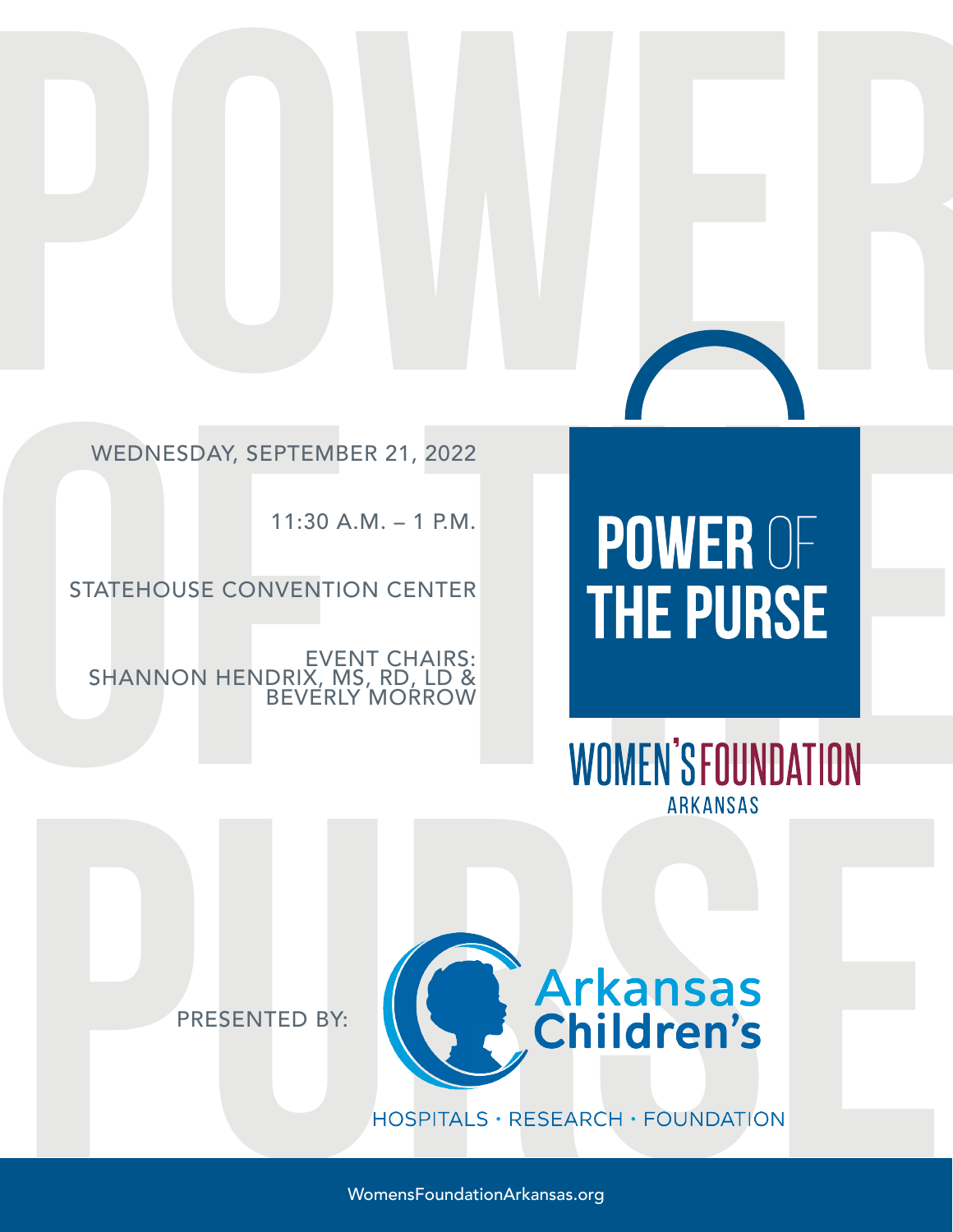### WHO WE ARE:

**ABOUT POWER OF THE PURSE**<br>WHO WE ARE:<br>The Women's Foundation of Arkansas (WFA) was launched in 1998 when two of our founders, Pat Lile and Olivia Farrell,<br>saw the need for funding dedicated to investing in projects that s **WHO WE ARE:**<br>
The Women's Foundation of Arkansas (WFA) was launched in 1998 when two of our foundatis, Pat Lile and Olivia Farrell,<br>
saw the need for funding dedicated to investing in projects that support women and girls The Women's Foundation of Arkansas (WFA) was launched in 1998 when two of our founders, Pat Lile and Olivia Farrell, saw the need for funding dedicated to investing in projects that support women and girls in our community. These women were instrumental in seeking out prominent female leaders from "Top 100 Women in Arkansas," where the idea for an organization for and by women was initiated. We strive to not only expand educational opportunities for women who do not have access to them, but also empower and equip women with necessary resources for emerging occupations, improve the economic status of Arkansas women, and promote mentorship for women and girls who need tangible and emotional support.

In 1999, the first Power of the Purse luncheon was held to announce the grants made possible to support these causes with donations from the original founders. WFA now holds this fundraising event each year to honor accomplished women, announce grants made that year and highlight other WFA programs. This year's Power of the Purse Luncheon will be held Wednesday, September 21, 2022, at the Statehouse Convention Center.

### JOIN US IN CELEBRATING OUR 2022 HONOREES:

FIRST LADY SUSAN **HUTCHINSON** Woman in Public Service

HEATHER LARKIN Woman in Philanthropy

ESPERANZA MASSANA-CRANE Woman in Business

SHELLEY SIMPSON Woman in Innovation, Sponsored by MHP/Team SI

### HOW YOU CAN HELP:

**PUTCHINGON**<br> **PUNCE Service**<br> **PUNCE Service**<br> **PUNCE Service**<br> **PUNCE Service**<br> **PUNCE CAN HELP:**<br> **PUNCE CAN HELP:**<br> **PUNCE CAN HELP:**<br>
We envision a state of equal opportunity – where women have a choice and a voice. H We envision a state of equal opportunity – where women have a choice and a voice. However, this dream is unachievable without the monetary support of generous sponsors. This year, we are inviting you to become a sponsor prior to media coverage for this event and before we send invitations, e-newsletters and run advertising so that your name or company name may be recognized through some of these platforms, including the program and program collateral.

Presented by:



WEDNESDAY, SEPTEMBER 21, 2022

EVENT CHAIRS: SHANNON HENDRIX, MS, RD, LD & BEVERLY MORROW

**HOSPITALS · RESEARCH · FOUNDATION**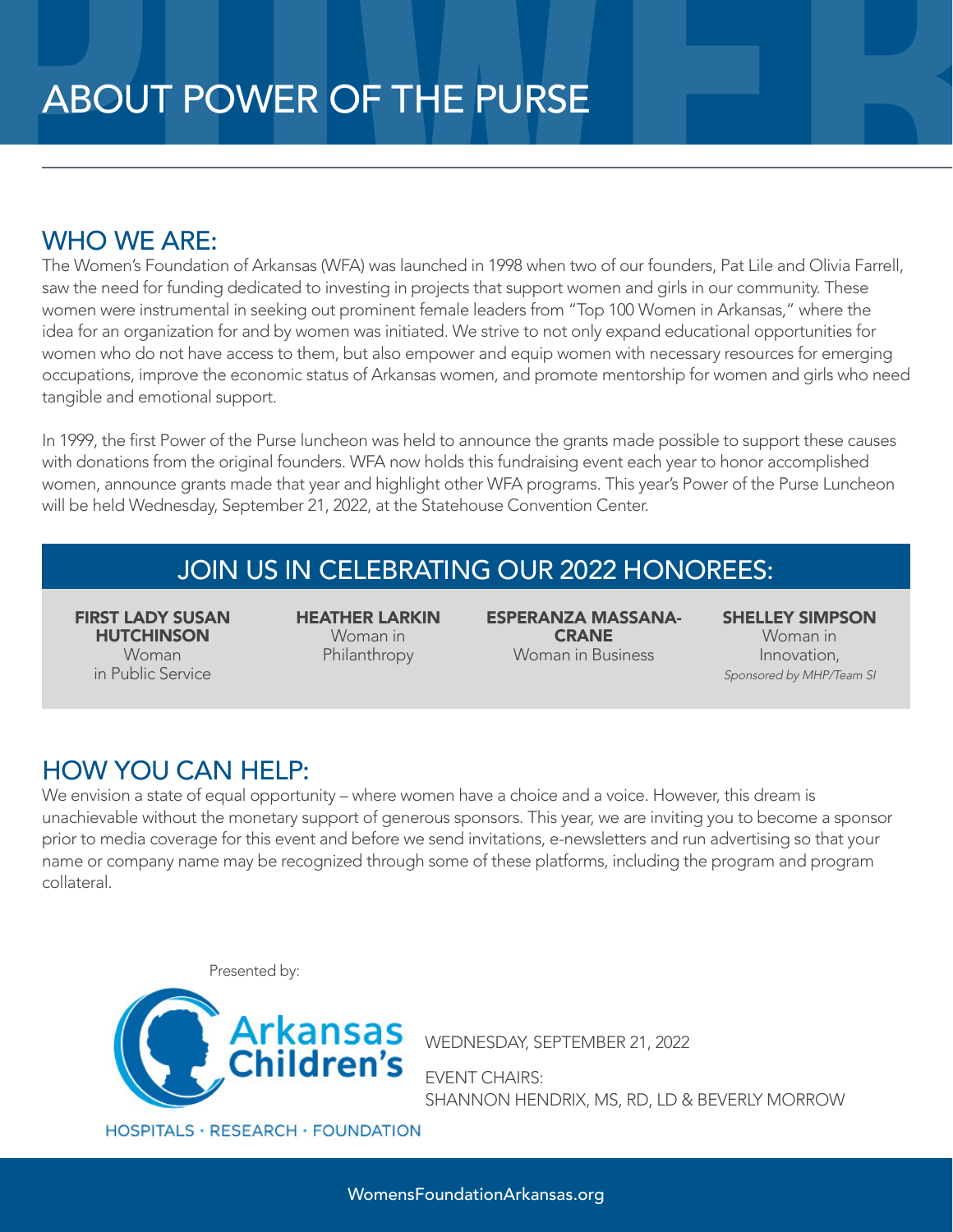### PRESENTING SPONSOR: \$25,000 (RESERVED)

- **Logo and/or company name on program, general invitation and other program materials**
- Logo and/or company name in media coverage for event and e-newsletter
- Company name on WFA website in prominent location
- Logo on presentation during Power of the Purse Luncheon
- Full-page ad in Power of the Purse program
- **PRESENTING SPONSOR: \$25,000 (RESERVED)**<br>
 Logo and/or company name on program, general invitation and other program materials<br>
 Logo and/or company name in media coverage for event and e-newsletter<br>
 Company name on WF  $\blacksquare$  CEO or person of your choice is given five minutes at luncheon to share why your company is supporting WFA
	- $\blacksquare$  WFA e-newsletter feature article
	- $\blacksquare$  20 in-person quest invitations + virtual tickets to Power of the Purse Luncheon

Presented by:



EVENT CHAIRS: SHANNON HENDRIX, MS, RD, LD & BEVERLY MORROW

HOSPITALS · RESEARCH · FOUNDATION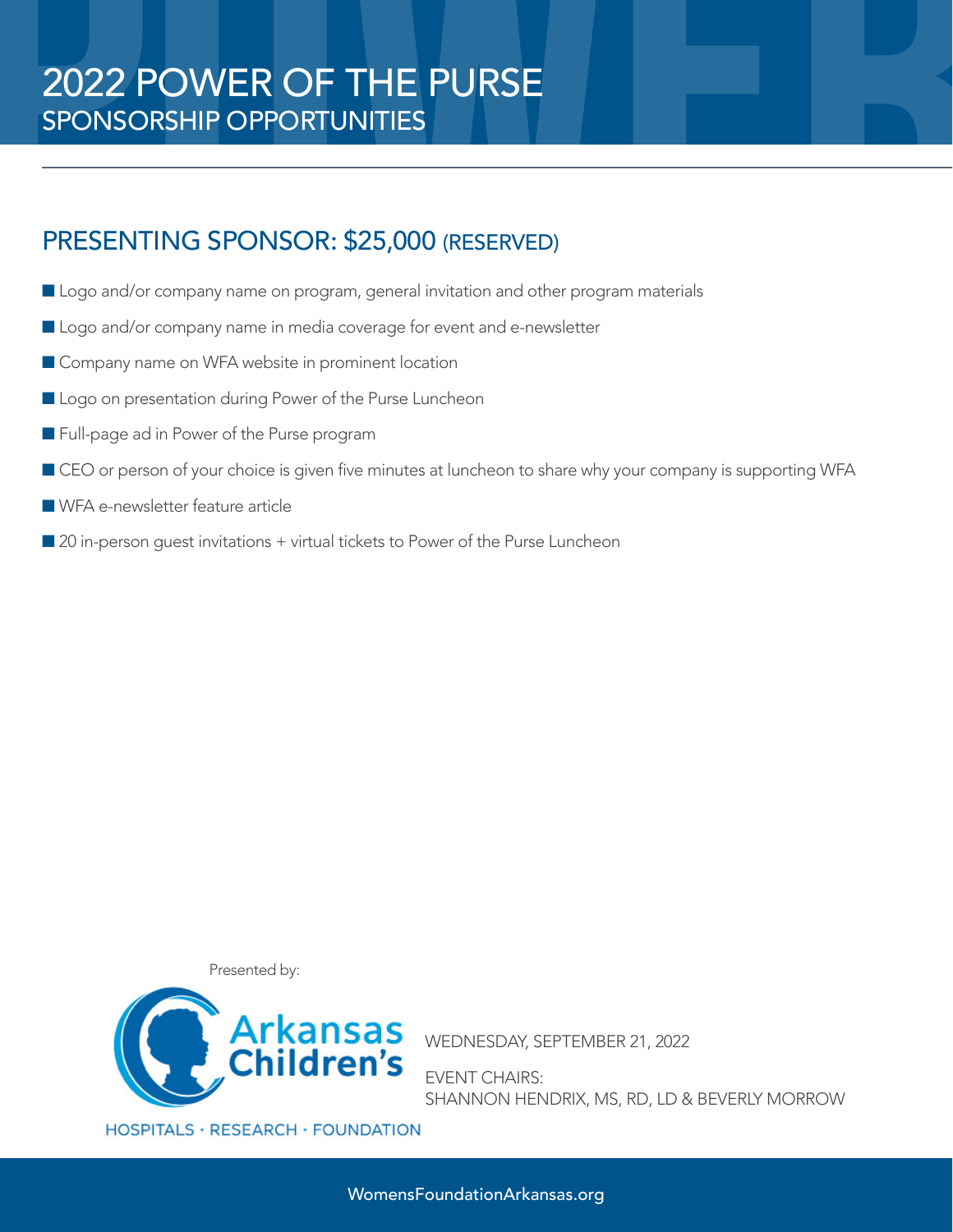### **POWER OF THE PURSE**<br> **PORTION SORE SPONS OR SHIP OPPORTUNITIES**<br>
PARTNER LEVEL: \$10,000 PATRON LEVEL: \$2,500<br>
Logo and/or company name on program, general invitation and other program materials<br>
Logo and/or company name i 2022 POWER OF THE PURSE SPONSORSHIP OPPORTUNITIES

### PARTNER LEVEL: \$10,000

- Logo and/or company name on program, general invitation and other program materials
- Logo and/or company name in media coverage for event and e-newsletters
- Company logo on WFA website
- Logo on presentation during Power of the Purse Luncheon
- Table signage at Power of the Purse Luncheon
- **Full-page ad in Power of the Purse program**
- $\blacksquare$  Preferred seating with 10 in-person guest invitations + virtual tickets to Power of the Purse Luncheon
- **Company and Conservation of Proposition and other program materials**<br>
Company name on WFA website<br>
Single and/or company name in media coverage for<br> **OF The All-page ad in Power of the Furse Luncheon**<br> **OF The All-page Opportunity to show video highlighting sponsor** company/organization during Power oft he Purse Luncheon. Video should not exceed 1 minute in length and must be submitted to WFA by September 13

### WOMEN-EMPOWERED LEVEL: \$5,000

- Logo and company name in program and signage for event
- Logo and company name in e-newsletters
- Logo on presentation during Power of the Purse Luncheon
- Table signage at Power of the Purse Luncheon
- Company logo on WFA website
- **Full-page ad in Power of the Purse program**
- $\blacksquare$  Ten in-person guest invitations + virtual tickets to Power of the Purse Luncheon

### PATRON LEVEL: \$2,500

- Logo and/or company name on program and presentation during Power of the Purse Luncheon
- Company name on WFA website
- Half-page ad in Power of the Purse program

 $\blacksquare$ 10 in-person quest invitations + virtual tickets to Power of the Purse Luncheon

■ Table signage at Power of the Purse Luncheon

### FRIEND LEVEL: \$1,250

- Logo and/or company name on program and presentation during Power of the Purse Luncheon
- $\blacksquare$  Ten in-person guest invitations to Power of the Purse Luncheon
- Table signage with company name at Power of the Purse Luncheon

### INDIVIDUAL TICKETS:

- In-person tickets are \$125 each
- Virtual tickets are \$25 each

Presented by:



WEDNESDAY, SEPTEMBER 21, 2022

EVENT CHAIRS: SHANNON HENDRIX, MS, RD, LD & BEVERLY MORROW

HOSPITALS · RESEARCH · FOUNDATION